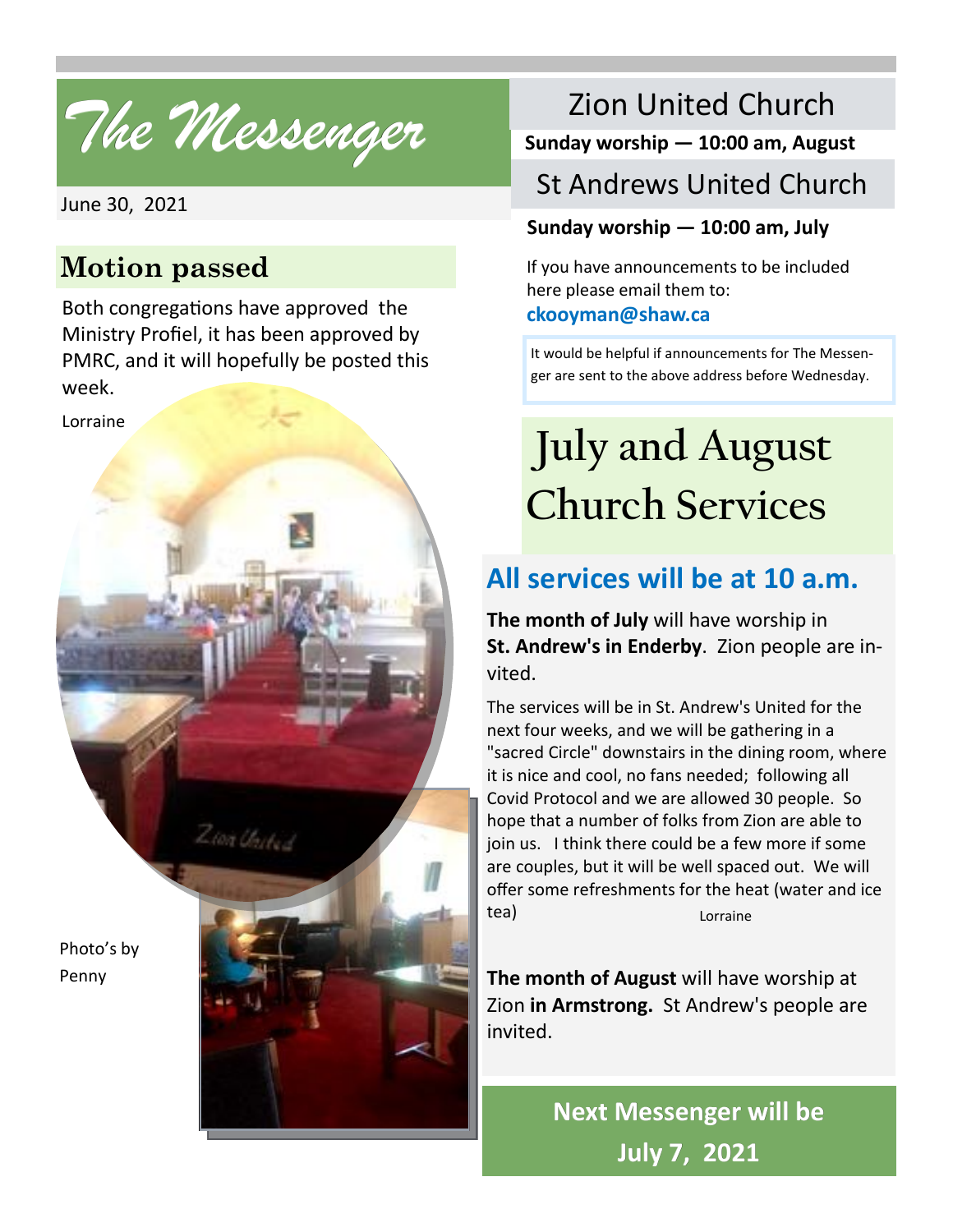

# 4 'day camps'

**MacKenzie Camp** is having 4 'day camps'

They are asking for 31/2 doz. muffins and

3 1/2 doz cookies for each day of camp. We have been asked to supply these goodies

for July 7 & 21. They are to be dropped off at the church hall (in refrigerator) by Tues. July 6 and

Tues. July 20th so that Lana can pick them up on her way to the camp on Wed. morning.

We have muffins for July 7; no cookies as yet and nothing yet for July 21.

If you think you could be of assistance please give me a call. 546-2842...Suzanne

Enderby is taking on the other 2 camping days.

# **Online services**

**For those who wish to watch online services for<br>the summer - the Pacific Mountain Region's<br>website has a list of those who have online ser-<br>vices - either on voutube facebook live zoom, atc** the summer - the Pacifc Mountain Region's website has a list of those who have online services - either on youtube, facebook live, zoom, etc.

There is quite a selection. It is good to check out some of these and maybe get some new ideas for us to use in the future.

### **COUNCIL IS LOOKING FOR A SECRETARY !!!!**

Christine offered to remain until AGM.......

 AGM has not happened this year.....should have been in early March. We were shut down.

It's once a month usually. You can write it all out by hand but it's easier if you have some computer skills..... ie- e-mail.

Christne will be delighted to train or assist if needed.



Eleanor is available to sell Askew's cards for the next four weeks or so.

Please give me a call at 250-546-8195 and I will prepare your order. I've missed seeing you at my door!

Watch this space for any changes later in the summer.

> Thank you, Eleanor Kiefer

Louise